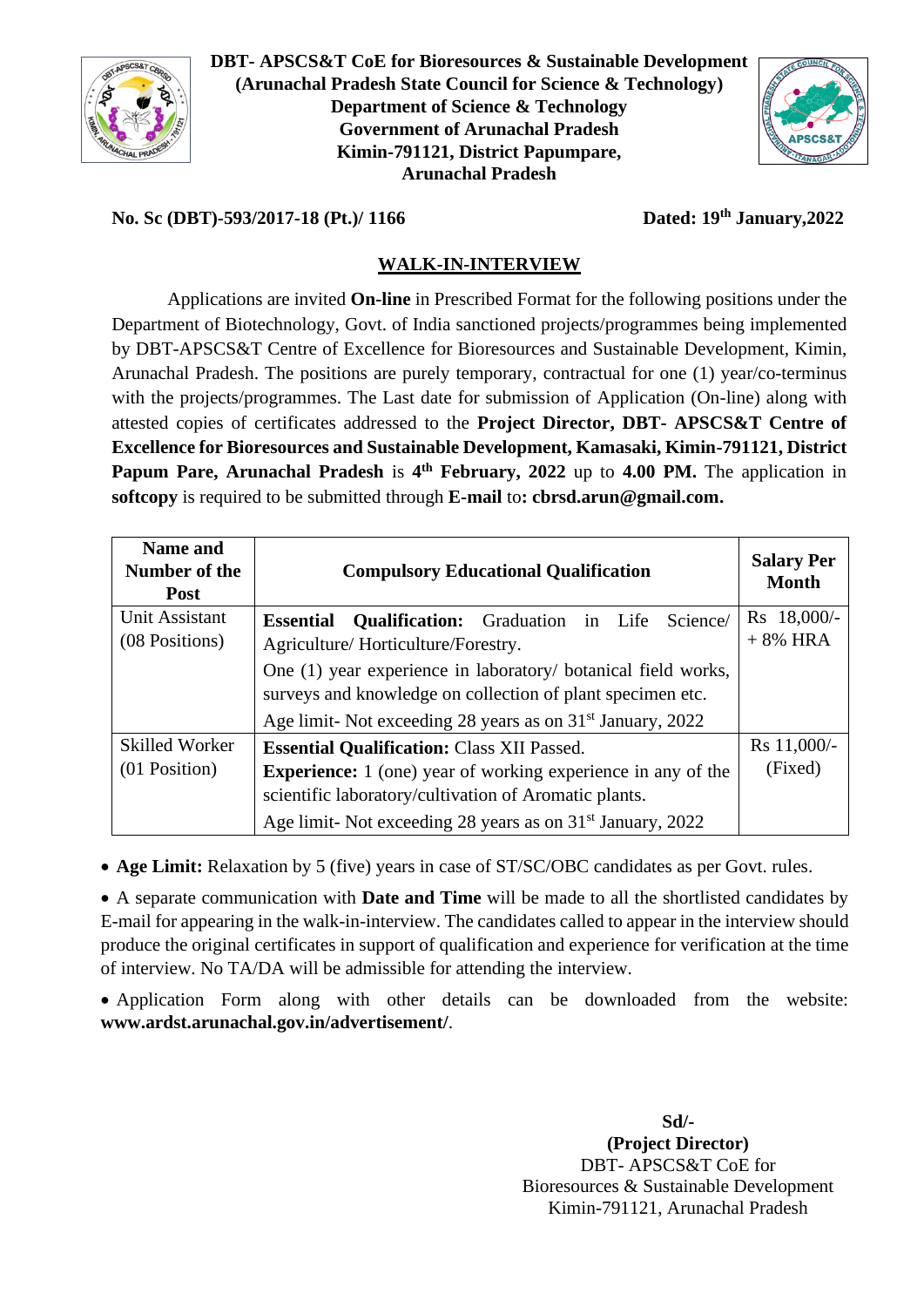

**DBT- APSCS&T CoE for Bioresources & Sustainable Development (Arunachal Pradesh State Council for Science & Technology) Department of Science & Technology Government of Arunachal Pradesh Kimin-791121, District Papumpare Arunachal Pradesh**



## **PROFORMA OF APPLICATION**

- 1. Post Applied for:
- 2. Name of Applicant:
- 3. Father's Name:
- 4. Date of Birth:
- 5. Nationality:
- 6. Marital status:
- 7. Category:

Affix recent passport size photograph here

| <b>GENERAL</b> | $\sim$                 | $\alpha$ T | $\cap$ $\cap$ |
|----------------|------------------------|------------|---------------|
|                | $\mathsf{v}\mathsf{v}$ | ິ          | vvv           |
|                |                        |            |               |

- 8. Address for Correspondence:
- 9. Telephone No.:
- 10. E-mail ID:
- 11. Permanent Address:

12. Present Post: (If Employed, with Name of Employer)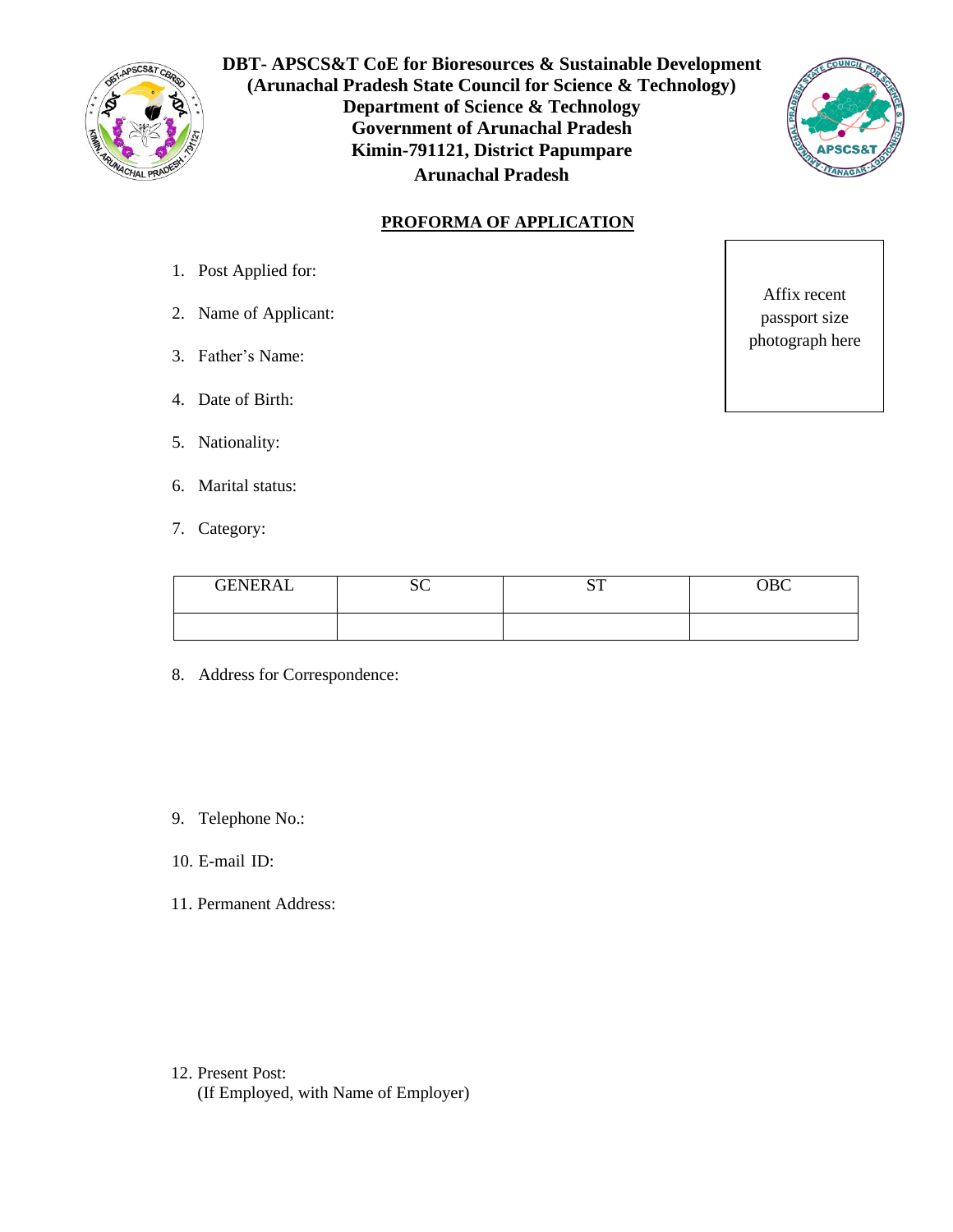## 13. Educational Qualifications:

| Exam Passed | Board/University | Year of<br>Passing | Subjects | Division | $\%$ age of<br>Marks<br>Obtained |
|-------------|------------------|--------------------|----------|----------|----------------------------------|
|             |                  |                    |          |          |                                  |
|             |                  |                    |          |          |                                  |
|             |                  |                    |          |          |                                  |
|             |                  |                    |          |          |                                  |
|             |                  |                    |          |          |                                  |
|             |                  |                    |          |          |                                  |

14. Details of Employment (if employed), in chorological order:

| Office/      | Post Held | Form | To | Emoluments | Nature of |
|--------------|-----------|------|----|------------|-----------|
| Institute/   |           |      |    |            | Duties    |
| Organization |           |      |    |            |           |
|              |           |      |    |            |           |
|              |           |      |    |            |           |
|              |           |      |    |            |           |
|              |           |      |    |            |           |
|              |           |      |    |            |           |
|              |           |      |    |            |           |
|              |           |      |    |            |           |
|              |           |      |    |            |           |
|              |           |      |    |            |           |
|              |           |      |    |            |           |
|              |           |      |    |            |           |
|              |           |      |    |            |           |
|              |           |      |    |            |           |
|              |           |      |    |            |           |

15. Nature of Present Employment (if Employed):